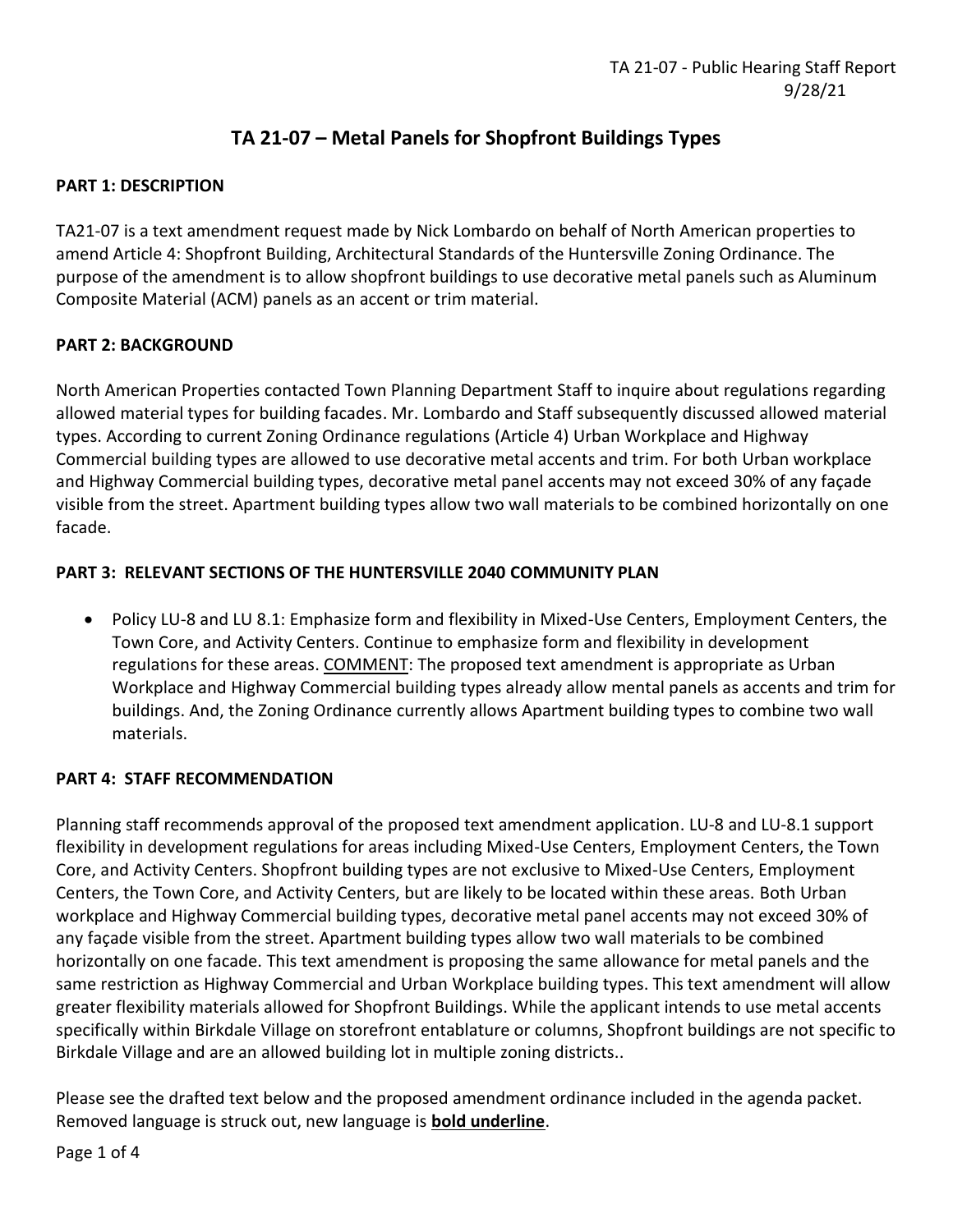## Article 4: Shopfront Building, Architectural Standards Principles, B

B. Building elevations fronting or visible from public streets shall be clad with masonry, wood, vinyl siding, stucco, or similar material. Metal paneling may not comprise a street fronting building face. **Decorative metal panels such as Aluminum Composite Material (ACM) panels may be used as an accent or trim material and as cladding for building accent elements such as column wraps, entablature, canopies, and their supporting structure. Decorative metal panel accents, however, may not exceed 30% of any façade visible from the street.**

#### **PART 5: HUNTERSVILLE ORDINANCE ADVISORY BOARD**

The Huntersville Ordinances Advisory Board (HOAB) reviewed the proposed text June 1, 2021 and recommended approval.

#### **PART 6: PUBLIC HEARING**

The Public Hearing took place September 7, 2021.

#### **PART 7: PLANNING BOARD RECOMMENDATION**

The Planning Board is scheduled to consider this text amendment September 28, 2021.

#### **PART 8: ATTACHMENTS AND ENCLOSURES**

- Attachment 1 Draft Language Ordinance
- Attachment 2 Text Amendment Application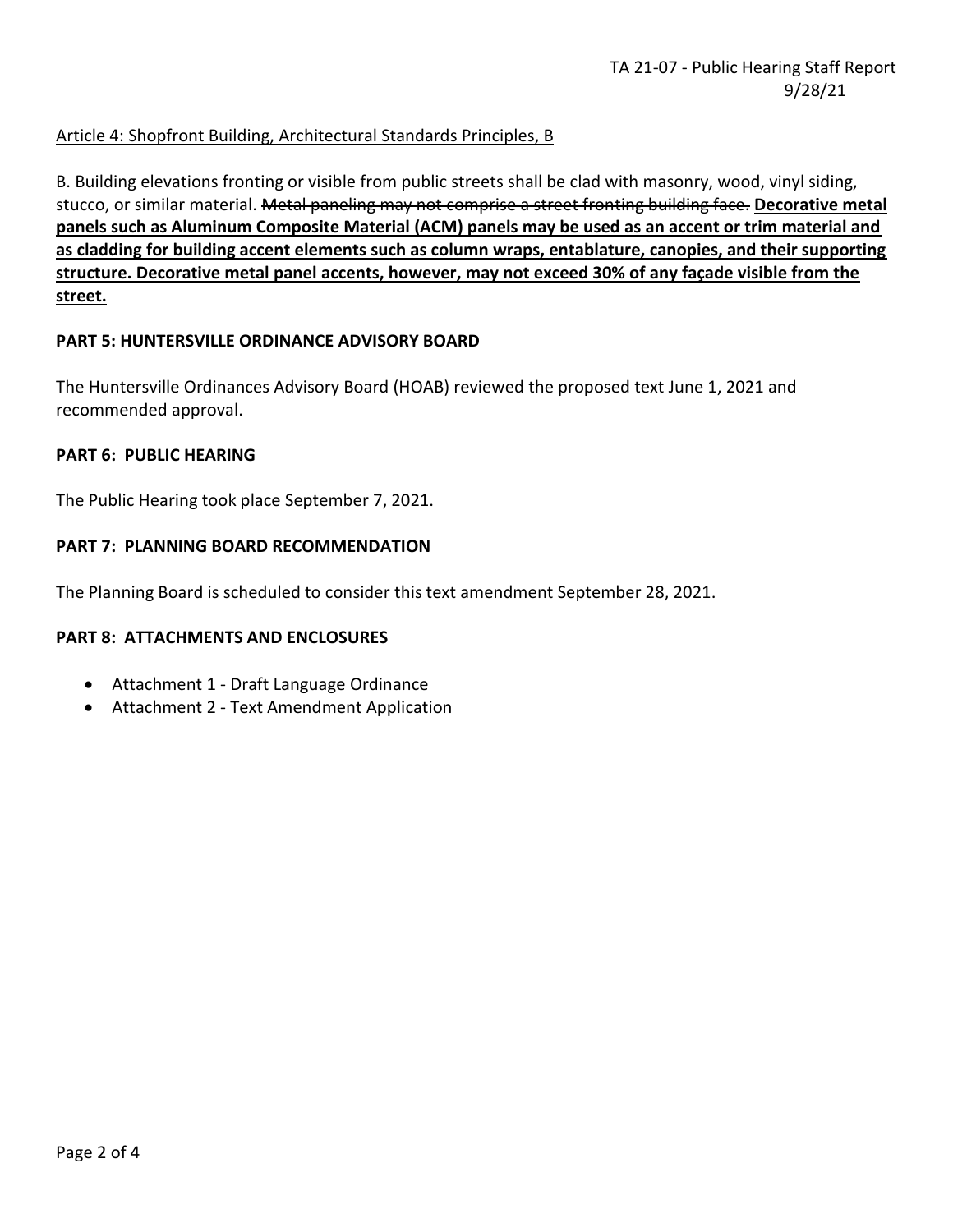## **PART 9: STATEMENT OF CONSISTENCY – TA21-07**

| <b>Planning Department</b>                                                                                                                                                                                                                                                                                                                                                                                                                                                                                                                                                                                                                                                                                                                                                                                                                                                                                                                                                  | <b>Planning Board</b>                                                                                                                                                                                                                                                                                                                                                                                                                                                                                                                                                                                | <b>Board of Commissioners</b>                                                                                                                                                                                                                                                                                                                                                                                                                                                                                                                                                                                           |
|-----------------------------------------------------------------------------------------------------------------------------------------------------------------------------------------------------------------------------------------------------------------------------------------------------------------------------------------------------------------------------------------------------------------------------------------------------------------------------------------------------------------------------------------------------------------------------------------------------------------------------------------------------------------------------------------------------------------------------------------------------------------------------------------------------------------------------------------------------------------------------------------------------------------------------------------------------------------------------|------------------------------------------------------------------------------------------------------------------------------------------------------------------------------------------------------------------------------------------------------------------------------------------------------------------------------------------------------------------------------------------------------------------------------------------------------------------------------------------------------------------------------------------------------------------------------------------------------|-------------------------------------------------------------------------------------------------------------------------------------------------------------------------------------------------------------------------------------------------------------------------------------------------------------------------------------------------------------------------------------------------------------------------------------------------------------------------------------------------------------------------------------------------------------------------------------------------------------------------|
|                                                                                                                                                                                                                                                                                                                                                                                                                                                                                                                                                                                                                                                                                                                                                                                                                                                                                                                                                                             |                                                                                                                                                                                                                                                                                                                                                                                                                                                                                                                                                                                                      |                                                                                                                                                                                                                                                                                                                                                                                                                                                                                                                                                                                                                         |
| APPROVAL: In considering the<br>proposed amendment TA21-07, to<br>4:<br>Shopfront<br>amend<br>Article<br>Building, Architectural Standards<br>of<br>Huntersville<br>the<br>Zoning<br>Ordinance to allow shopfront<br>buildings to use decorative metal<br>Aluminum<br>panels<br>such<br>as<br>Composite Material (ACM) panels<br>as an accent or trim material., the<br>Staff<br>recommends<br><b>Planning</b><br>approval of the application based<br>amendment<br>the<br>on<br>being<br>consistent with policies LU-8 and<br>LU 8.1 of the Huntersville 2040<br>Community Plan.<br>It is reasonable and in the public<br>interest to amend the Zoning<br>it<br>allows<br>Ordinance<br>because<br>greater flexibility in<br>exterior<br>types for<br>shopfront<br>material<br>buildings<br>and<br>the<br>Zoning<br>Ordinance currently allows metal<br>accent<br>panels<br>as<br>and<br>trim<br>materials for Highway Commercial<br>and Urban Workplace building<br>types. | APPROVAL: In considering the<br>proposed amendment TA21-07, to<br>Article<br>4:<br>Shopfront<br>amend<br>Building, Architectural Standards of<br>the Huntersville Zoning Ordinance<br>to allow shopfront buildings to use<br>decorative metal panels such as<br>Aluminum<br>Composite<br>Material<br>(ACM) panels as an accent or trim<br>material, the Planning Board<br>recommends approval based on<br>the amendment being consistent<br>(insert<br>applicable<br>with<br>plan<br>reference)<br>It is reasonable and in the public<br>interest to amend the Zoning<br>Ordinance because (Explain) | <b>APPROVAL:</b> In considering the<br>proposed amendment TA21-07, to<br>amend<br>Article<br>4:<br>Shopfront<br>Building, Architectural Standards of<br>the Huntersville Zoning Ordinance<br>to allow shopfront buildings to use<br>decorative metal panels such as<br>Composite<br>Aluminum<br>Material<br>(ACM) panels as an accent or trim<br>the<br>material,<br>Town<br><b>Board</b><br>recommends approval based on<br>the amendment being consistent<br>(insert<br>with<br>applicable<br>plan<br>reference)<br>It is reasonable and in the public<br>interest to amend the Zoning<br>Ordinance because (Explain) |
|                                                                                                                                                                                                                                                                                                                                                                                                                                                                                                                                                                                                                                                                                                                                                                                                                                                                                                                                                                             | <b>DENIAL:</b><br>considering<br>$\ln$<br>the<br>proposed amendment TA21-07, to<br>Article<br>amend<br>4:<br>Shopfront<br>Building, Architectural Standards of<br>the Huntersville Zoning Ordinance<br>to allow shopfront buildings to use<br>decorative metal panels such as<br>Aluminum<br>Composite<br>Material<br>(ACM) panels as an accent or trim<br>material, the Planning<br>Board                                                                                                                                                                                                           | <b>DENIAL:</b><br>considering<br>the<br>In<br>proposed amendment TA21-07, to<br>amend<br>Article<br>4:<br>Shopfront<br>Building, Architectural Standards of<br>the Huntersville Zoning Ordinance<br>to allow shopfront buildings to use<br>decorative metal panels such as<br>Composite<br>Aluminum<br>Material<br>(ACM) panels as an accent or trim<br>material,<br>the<br>Town<br>Board                                                                                                                                                                                                                               |